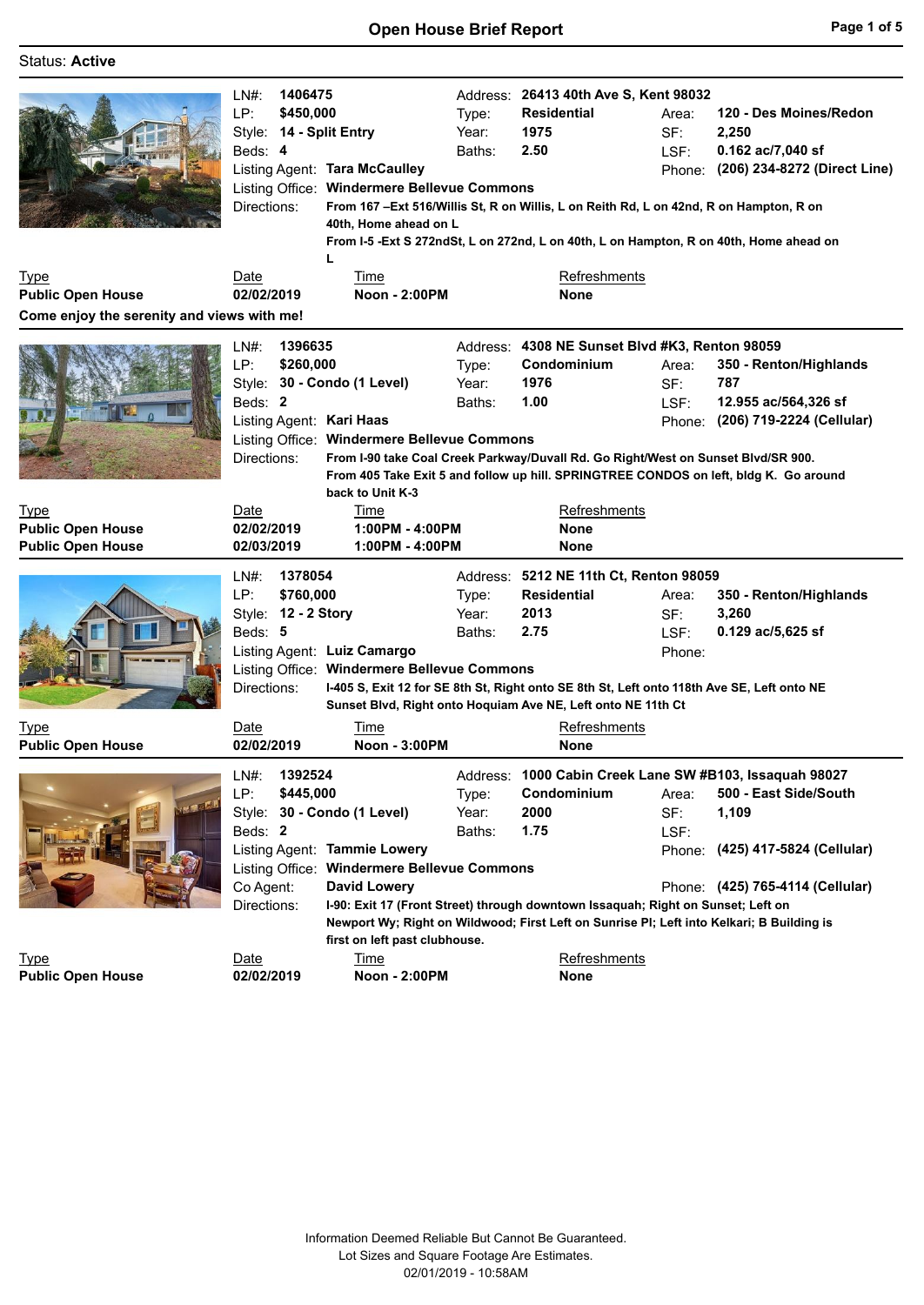| <b>Status: Active</b>                                                                                                                                                                                                                                                                                                                                                                                                                                                                                       |                                                                                                                                                        |                                                                                                                                                                                                                  |                          |                                                                                                                                                                                                                                                                     |                                |                                                                                           |
|-------------------------------------------------------------------------------------------------------------------------------------------------------------------------------------------------------------------------------------------------------------------------------------------------------------------------------------------------------------------------------------------------------------------------------------------------------------------------------------------------------------|--------------------------------------------------------------------------------------------------------------------------------------------------------|------------------------------------------------------------------------------------------------------------------------------------------------------------------------------------------------------------------|--------------------------|---------------------------------------------------------------------------------------------------------------------------------------------------------------------------------------------------------------------------------------------------------------------|--------------------------------|-------------------------------------------------------------------------------------------|
| <b>Type</b><br><b>Public Open House</b><br>New Listing, great price in Lakemont, 4 bed/2.75 bath situated in a quiet street and close to all Lakemont has to offer!<br><b>Broker's Open</b><br>New Listing, great price in Lakemont, 4 bed/2.75 bath situated in a quiet street and close to all Lakemont has to offer!<br><b>Public Open House</b><br>New Listing, great price in Lakemont, 4 bed/2.75 bath situated in a quiet street and close to all Lakemont has to offer!<br><b>Public Open House</b> | 1406678<br>LN#:<br>LP:<br>\$1,175,000<br>Style: 12 - 2 Story<br>Beds: 4<br>Directions:<br>Date<br>02/01/2019<br>02/01/2019<br>02/02/2019<br>02/03/2019 | Listing Agent: Julie Polkinghorn<br>Listing Office: Windermere Bellevue Commons<br>Chandler Park, second left, home on left.<br>Time<br>11:00AM - 1:00AM<br>11:00AM - 1:00PM<br>1:00AM - 4:00PM<br>Noon - 3:00PM | Type:<br>Year:<br>Baths: | Address: 5622 167th Place SE, Bellevue 98006<br><b>Residential</b><br>1992<br>2.75<br>Exit 13 heading East on I-90, up Lakemont, left on Village Park, right on 55th, right into<br><b>Refreshments</b><br><b>None</b><br><b>None</b><br><b>None</b><br><b>None</b> | Area:<br>SF:<br>LSF:<br>Phone: | 500 - East Side/South<br>2,960<br>0.181 ac/7,875 sf<br>(206) 419-8422 (Cellular)          |
| New Listing, great price in Lakemont, 4 bed/2.75 bath situated in a quiet street and close to all Lakemont has to offer!                                                                                                                                                                                                                                                                                                                                                                                    |                                                                                                                                                        |                                                                                                                                                                                                                  |                          |                                                                                                                                                                                                                                                                     |                                |                                                                                           |
|                                                                                                                                                                                                                                                                                                                                                                                                                                                                                                             | 1405546<br>LN#:<br>LP:<br>\$1,150,000<br>Style: 12 - 2 Story<br>Beds: 5<br>Listing Agent: Kami Shaw<br>Co Agent:<br>Directions:                        | Listing Office: Windermere Bellevue Commons<br><b>Geraldine Levet</b>                                                                                                                                            | Type:<br>Year:<br>Baths: | Address: 914 145th Place NE, Bellevue 98007<br><b>Residential</b><br>1979<br>3.50<br>Eastbound NE 8th take left on 140th. Right on NE 14th. Right on 144th Ave NE. Left on NE<br>10th St. Right on 145th Place NE. Home on left side of road.                       | Area:<br>SF:<br>LSF:<br>Phone: | 530 - Bellevue/East Of<br>3,490<br>0.312 ac/13,587 sf<br>Phone: (206) 290-1073 (Cellular) |
| <b>Type</b><br><b>Public Open House</b><br><b>Public Open House</b>                                                                                                                                                                                                                                                                                                                                                                                                                                         | Date<br>02/02/2019<br>02/03/2019                                                                                                                       | Time<br>1:00PM - 4:00PM<br>Noon - 3:00PM                                                                                                                                                                         |                          | Refreshments<br><b>None</b><br>None                                                                                                                                                                                                                                 |                                |                                                                                           |
| -M                                                                                                                                                                                                                                                                                                                                                                                                                                                                                                          | 1405772<br>$LN#$ :<br>LP:<br>\$1,173,250<br>Style: 10 - 1 Story<br>Beds: 4<br>Co Agent:<br>Directions:                                                 | Listing Agent: Taylor Brazen Tagge<br>Listing Office: Windermere Bellevue Commons<br>Joseph Brazen<br>154th Ave SE.                                                                                              | Type:<br>Year:<br>Baths: | Address: 2560 154th Ave SE, Bellevue 98007<br><b>Residential</b><br>1956<br>3.00<br>From 148th Ave SE: Turn East on SE 22nd. Turn South on 153rd Ave SE. Turn East on SE<br>25th. Turn South on SE 154th. From 156th Abe SE: Turn West on SE 25th. Turn South on    | Area:<br>SF:<br>LSF:<br>Phone: | 530 - Bellevue/East Of<br>2,470<br>0.184 ac/8,000 sf<br>Phone: (425) 531-0109 (Cellular)  |
| <b>Type</b><br><b>Public Open House</b>                                                                                                                                                                                                                                                                                                                                                                                                                                                                     | Date<br>02/02/2019                                                                                                                                     | Time<br>Noon - 2:00PM                                                                                                                                                                                            |                          | Refreshments<br>None                                                                                                                                                                                                                                                |                                |                                                                                           |
|                                                                                                                                                                                                                                                                                                                                                                                                                                                                                                             | 1402295<br>LN#:<br>LP:<br>\$885,000<br>Style: 12 - 2 Story<br>Beds: 3<br>Directions:                                                                   | Listing Agent: Oleg Doukhnevitch<br>Listing Office: Windermere Bellevue Commons<br>home on a right.                                                                                                              | Type:<br>Year:<br>Baths: | Address: 22917 NE 47th St, Redmond 98053<br><b>Residential</b><br>1979<br>3.25<br>Take WA-520 E to WA-202 E/Redmond Way in Redmond. Take the WA-202/Redmond<br>Way, Continue on WA-202 E, Turn left onto 228th Ave NE, Turn right onto NE 47th St,                  | Area:<br>SF:<br>LSF:<br>Phone: | 540 - East Of Lake Sam<br>2,326<br>0.861 ac/37,510 sf<br>(206) 850-1151 (Cellular)        |
| <b>Type</b><br><b>Public Open House</b><br>Superior quality home, only 10 minutes from Microsoft & Facebook Oculus! 2017 new roof, 2015 new Windows all                                                                                                                                                                                                                                                                                                                                                     | Date<br>02/02/2019                                                                                                                                     | Time<br>1:00PM - 3:00PM                                                                                                                                                                                          |                          | Refreshments<br><b>Drinks</b>                                                                                                                                                                                                                                       |                                |                                                                                           |

**new interior (doors, trims, paint, bathrooms, flooring) 2018! Don't miss the opportunity to buy almost a new home on acreage for this price!**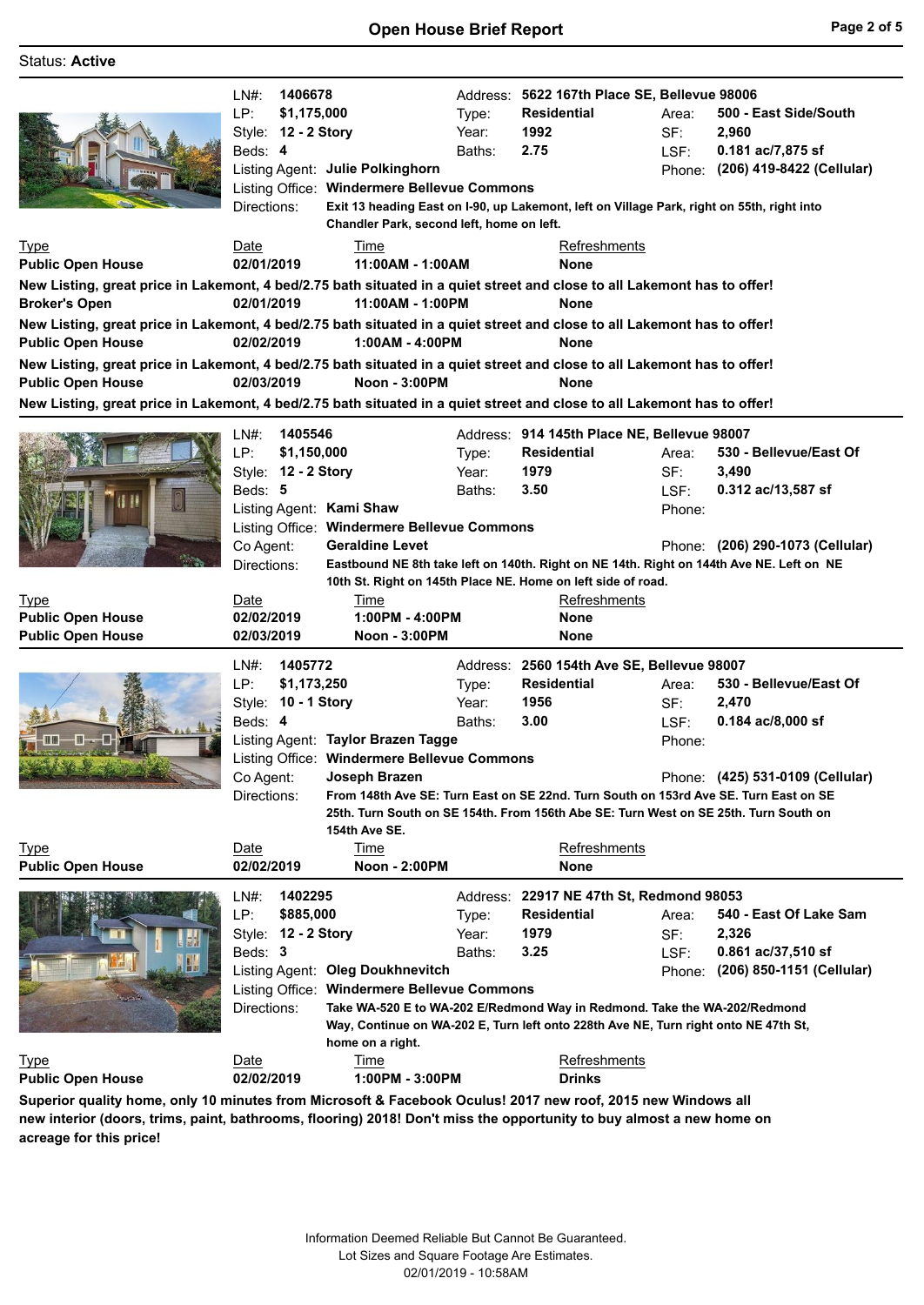## **Open House Brief Report Page 3 of 5**

## Status: **Active**

|                                                                                                                     | 1404386<br>$LN#$ :<br>LP:<br>\$1,398,000<br>Style: 10 - 1 Story<br>Beds: 3<br>Listing Agent: Dee Wu<br>Listing Office: Windermere Bellevue Commons<br>Directions:<br>turn left on 207th AVE SE. Home is on the right. | Type:<br>Year:<br>Baths: | Address: 3403 SE 207th Ave, Sammamish 98075<br><b>Residential</b><br>1984<br>3.00<br>From E Lake Sammamish PKWY, turn right on 212th AVE SE, turn left on SE 34th St, then                                                                         | Area:<br>SF:<br>LSF:<br>Phone: | 540 - East Of Lake Sam<br>3,640<br>0.810 ac/35,299 sf                                |
|---------------------------------------------------------------------------------------------------------------------|-----------------------------------------------------------------------------------------------------------------------------------------------------------------------------------------------------------------------|--------------------------|----------------------------------------------------------------------------------------------------------------------------------------------------------------------------------------------------------------------------------------------------|--------------------------------|--------------------------------------------------------------------------------------|
| <b>Type</b><br><b>Broker's Open</b><br><b>Public Open House</b><br><b>Public Open House</b><br><b>Broker's Open</b> | Date<br>Time<br>02/02/2019<br>2:00PM - 5:00PM<br>02/02/2019<br>2:00PM - 5:00PM<br>02/03/2019<br>2:00PM - 5:00PM<br>02/03/2019<br>2:00PM - 5:00PM                                                                      |                          | Refreshments<br><b>Snacks</b><br><b>Snacks</b><br><b>Snacks</b><br><b>Snacks</b>                                                                                                                                                                   |                                |                                                                                      |
|                                                                                                                     | 1404840<br>LN#:<br>LP:<br>\$750,000<br>Style: 14 - Split Entry<br>Beds: 4<br>Listing Agent: Sara Vowels<br>Listing Office: Windermere Bellevue Commons<br>Directions:                                                 | Type:<br>Year:<br>Baths: | Address: 9210 166th Place NE, Redmond 98052<br><b>Residential</b><br>1968<br>2.50<br>From 166 Ave NE: Turn R on 92nd St. left on 166 PI NE - house on right.                                                                                       | Area:<br>SF:<br>LSF:<br>Phone: | 550 - Redmond/Carnatio<br>1,900<br>0.201 ac/8,756 sf<br>(206) 276-8990 (Direct Line) |
| <b>Type</b><br><b>Public Open House</b><br><b>Public Open House</b>                                                 | Date<br>Time<br><b>Noon - 3:00PM</b><br>02/02/2019<br><b>Noon - 3:00PM</b><br>02/03/2019                                                                                                                              |                          | Refreshments<br><b>None</b><br><b>None</b>                                                                                                                                                                                                         |                                |                                                                                      |
|                                                                                                                     | 1400646<br>$LN#$ :<br>\$885,000<br>LP:<br>Style: 12 - 2 Story<br>Beds: 3<br>Listing Agent: Oleg Doukhnevitch<br><b>Windermere Bellevue Commons</b><br>Listing Office:<br>Directions:<br>home on a right.              | Type:<br>Year:<br>Baths: | Address: 22917 NE 47th St, Redmond 98053<br><b>Residential</b><br>1979<br>3.25<br>Take WA-520 E to WA-202 E/Redmond Way in Redmond. Take the WA-202/Redmond<br>Way, Continue on WA-202 E, Turn left onto 228th Ave NE, Turn right onto NE 47th St, | Area:<br>SF:<br>LSF:<br>Phone: | 550 - Redmond/Carnatio<br>2,326<br>0.861 ac/37,510 sf<br>(206) 850-1151 (Cellular)   |
| Type<br><b>Public Open House</b>                                                                                    | Date<br><b>Time</b><br>02/02/2019<br>1:00PM - 3:00PM                                                                                                                                                                  |                          | Refreshments<br><b>Drinks</b>                                                                                                                                                                                                                      |                                |                                                                                      |

**Superior quality home, only 10 minutes from Microsoft & Facebook Oculus! 2017 new roof, 2015 new Windows all new interior (doors, trims, paint, bathrooms, flooring) 2018! Don't miss the opportunity to buy almost a new home on acreage for this price!**

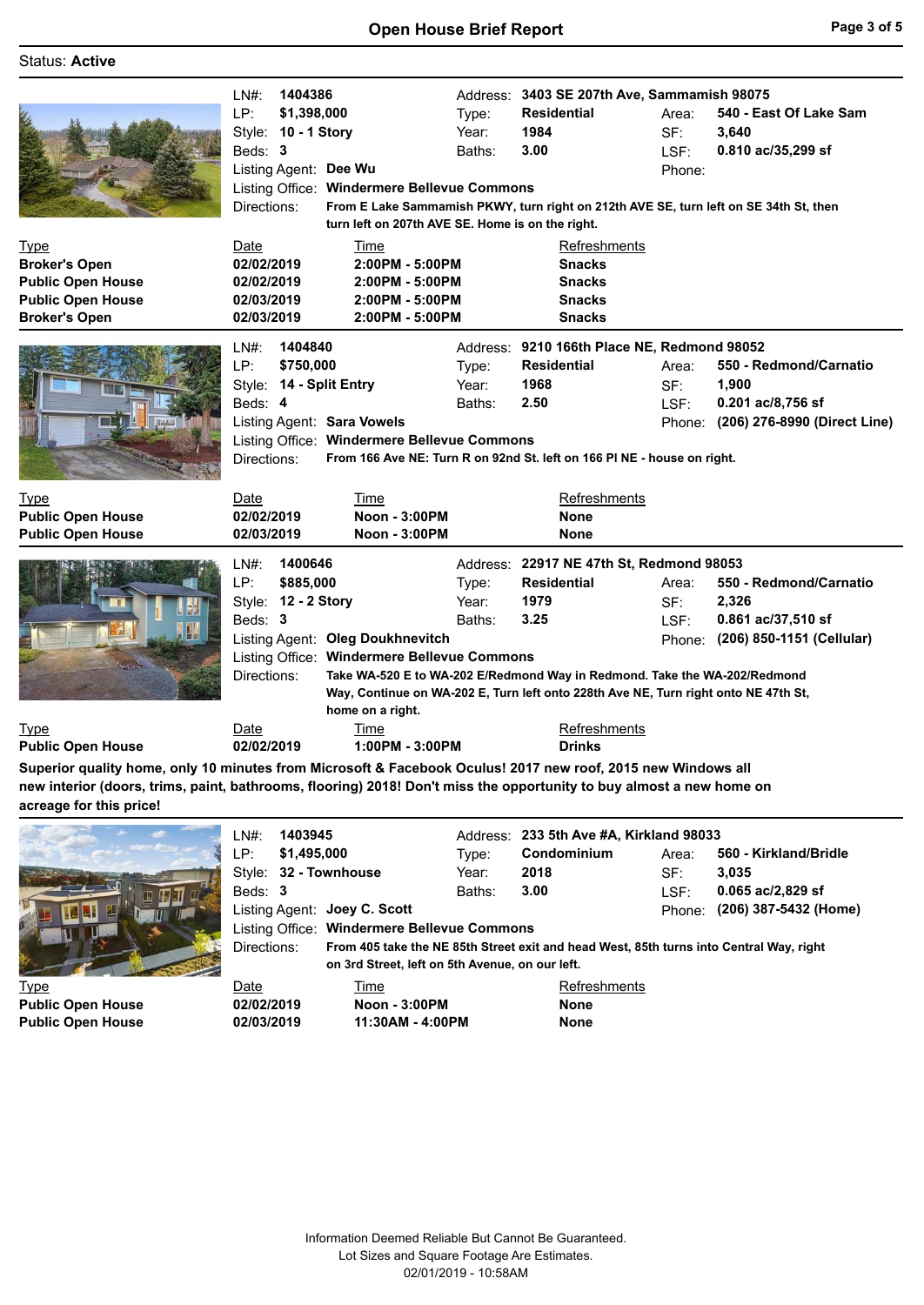## Status: **Active**

|                                                                                                                    | 1403943<br>LN#:         | Address: 233 5th Ave #A, Kirkland 98033         |          |                                                                                             |        |                                  |
|--------------------------------------------------------------------------------------------------------------------|-------------------------|-------------------------------------------------|----------|---------------------------------------------------------------------------------------------|--------|----------------------------------|
|                                                                                                                    | LP:<br>\$1,495,000      |                                                 | Type:    | <b>Residential</b>                                                                          | Area:  | 560 - Kirkland/Bridle            |
|                                                                                                                    | Style: 15 - Multi Level |                                                 | Year:    | 2018                                                                                        | SF:    | 3,035                            |
|                                                                                                                    | Beds: 3                 |                                                 | Baths:   | 3.00                                                                                        | LSF:   | 0.065 ac/2,829 sf                |
|                                                                                                                    |                         | Listing Agent: Joey C. Scott                    |          |                                                                                             |        | Phone: (206) 387-5432 (Home)     |
|                                                                                                                    |                         | Listing Office: Windermere Bellevue Commons     |          |                                                                                             |        |                                  |
|                                                                                                                    |                         |                                                 |          | From 405 take the NE 85th Street exit and head West, 85th turns into Central Way, right     |        |                                  |
|                                                                                                                    | Directions:             |                                                 |          |                                                                                             |        |                                  |
|                                                                                                                    |                         | on 3rd Street, left on 5th Avenue, on our left. |          |                                                                                             |        |                                  |
| <b>Type</b>                                                                                                        | Date                    | Time                                            |          | <b>Refreshments</b>                                                                         |        |                                  |
| <b>Public Open House</b>                                                                                           | 02/02/2019              | Noon - 3:00PM                                   |          | <b>None</b>                                                                                 |        |                                  |
| <b>Public Open House</b>                                                                                           | 02/03/2019              | 11:30AM - 4:00PM                                |          | None                                                                                        |        |                                  |
|                                                                                                                    | 1400932<br>$LN#$ :      |                                                 | Address: | 10318 NE 52nd St, Kirkland 98033                                                            |        |                                  |
|                                                                                                                    | LP:<br>\$1,995,000      |                                                 |          | Condominium                                                                                 | Area:  | 560 - Kirkland/Bridle            |
|                                                                                                                    |                         |                                                 | Type:    | 1981                                                                                        |        |                                  |
|                                                                                                                    | Style:                  | 30 - Condo (1 Level)                            | Year:    |                                                                                             | SF:    | 2,482                            |
|                                                                                                                    | Beds: 2                 |                                                 | Baths:   | 2.75                                                                                        | LSF:   | 1.779 ac/77,500 sf               |
|                                                                                                                    | Listing Agent: Bob Munn |                                                 |          |                                                                                             | Phone: | (206) 999-4484 (Cellular)        |
|                                                                                                                    |                         | Listing Office: Windermere Bellevue Commons     |          |                                                                                             |        |                                  |
|                                                                                                                    | Directions:             |                                                 |          | From Lake Washington Blvd turn E on NE 52nd and proceed to the second driveway on           |        |                                  |
|                                                                                                                    |                         |                                                 |          | your left. From 108th Ave NE go W on NE 52nd. Cross the trail, first right into Yarrow Hill |        |                                  |
|                                                                                                                    |                         | Villas.                                         |          |                                                                                             |        |                                  |
| <b>Type</b>                                                                                                        | Date                    | Time                                            |          | Refreshments                                                                                |        |                                  |
| <b>Public Open House</b>                                                                                           | 02/02/2019              | Noon - 2:00PM                                   |          | None                                                                                        |        |                                  |
| Stunning city, sunset, mountain views. Over 40' of western view windows. Stainless, granite, cherry. 2 beds + den, |                         |                                                 |          |                                                                                             |        |                                  |
| luxurious master w/ solarium. Private 2 car garage. One level living backs to cross corridor trail                 |                         |                                                 |          |                                                                                             |        |                                  |
|                                                                                                                    |                         |                                                 |          |                                                                                             |        |                                  |
|                                                                                                                    |                         |                                                 |          |                                                                                             |        |                                  |
|                                                                                                                    | 1386212<br>LN#:         |                                                 |          | Address: 5015 112th Ave NE, Kirkland 98033                                                  |        |                                  |
|                                                                                                                    | LP:<br>\$2,798,000      |                                                 | Type:    | Residential                                                                                 | Area:  | 560 - Kirkland/Bridle            |
|                                                                                                                    |                         | Style: 18 - 2 Stories w/Bsmnt                   | Year:    | 2018                                                                                        | SF:    | 5,961                            |
|                                                                                                                    | Beds: 6                 |                                                 | Baths:   | 4.25                                                                                        | LSF:   | 0.341 ac/14,836 sf               |
|                                                                                                                    |                         | Listing Agent: Joey C. Scott                    |          |                                                                                             |        | Phone: (206) 387-5432 (Home)     |
|                                                                                                                    |                         | Listing Office: Windermere Bellevue Commons     |          |                                                                                             |        |                                  |
|                                                                                                                    | Directions:             |                                                 |          | From 108th Avenue NE, head East on NE 53rd Street, South on 112th Avenue NE,                |        |                                  |
|                                                                                                                    |                         | continue South on 112th, on your right          |          |                                                                                             |        |                                  |
| <u>Type</u>                                                                                                        | Date                    | Time                                            |          | <b>Refreshments</b>                                                                         |        |                                  |
| <b>Public Open House</b>                                                                                           | 02/03/2019              | 1:30PM - 4:30PM                                 |          | None                                                                                        |        |                                  |
|                                                                                                                    |                         |                                                 |          |                                                                                             |        |                                  |
|                                                                                                                    | 1360449<br>$LN#$ :      |                                                 |          | Address: 8306 NE 203rd Street (Lot 2), Kenmore 98028                                        |        |                                  |
|                                                                                                                    | LP:<br>\$1,058,950      |                                                 | Type:    | <b>Residential</b>                                                                          | Area:  | 610 - Southeast Snohom           |
|                                                                                                                    | Style: 12 - 2 Story     |                                                 | Year:    | 2019                                                                                        | SF:    | 3,098                            |
| H.                                                                                                                 | Beds: 5                 |                                                 | Baths:   | 3.50                                                                                        | LSF:   | 0.112 ac/4,874 sf                |
|                                                                                                                    |                         | Listing Agent: Randy D. Ginn                    |          |                                                                                             |        | Phone: (425) 417-3515 (Cellular) |
|                                                                                                                    | Listing Office:         | <b>Windermere Real Estate/East</b>              |          |                                                                                             |        |                                  |
|                                                                                                                    | Co Agent:               | <b>Mark Pellegrino</b>                          |          |                                                                                             |        | Phone: (206) 255-9799 (Cellular) |
|                                                                                                                    | Directions:             |                                                 |          | From 405, take exit 26. Head South on Bothell-Everett Hwy. Turn right on 240th St SE.       |        |                                  |
|                                                                                                                    |                         |                                                 |          | Turn left on 7th Ave SE(becomes 88th Ave NE). Turn right on NE 203rd St. Turn right in      |        |                                  |
|                                                                                                                    |                         | cul-de-sac of Hidden Creek                      |          |                                                                                             |        |                                  |
| <b>Type</b>                                                                                                        | Date                    | Time                                            |          | Refreshments                                                                                |        |                                  |
| <b>Public Open House</b>                                                                                           | 02/02/2019              | 1:00PM - 4:00PM                                 |          | None                                                                                        |        |                                  |
|                                                                                                                    |                         |                                                 |          |                                                                                             |        |                                  |
| Come and check out the staged model at the beautiful enclave of custom homes at Hidden Meadow. Open house 1        |                         |                                                 |          |                                                                                             |        |                                  |
| p.m. - 4 p.m. See you there!<br><b>Public Open House</b>                                                           | 02/03/2019              | 10:30AM - 1:30PM                                |          | None                                                                                        |        |                                  |

**Come and check out the staged model at the beautiful enclave of custom homes at Hidden Meadow. Open house 11a.m. – 2 p.m. See you there!**